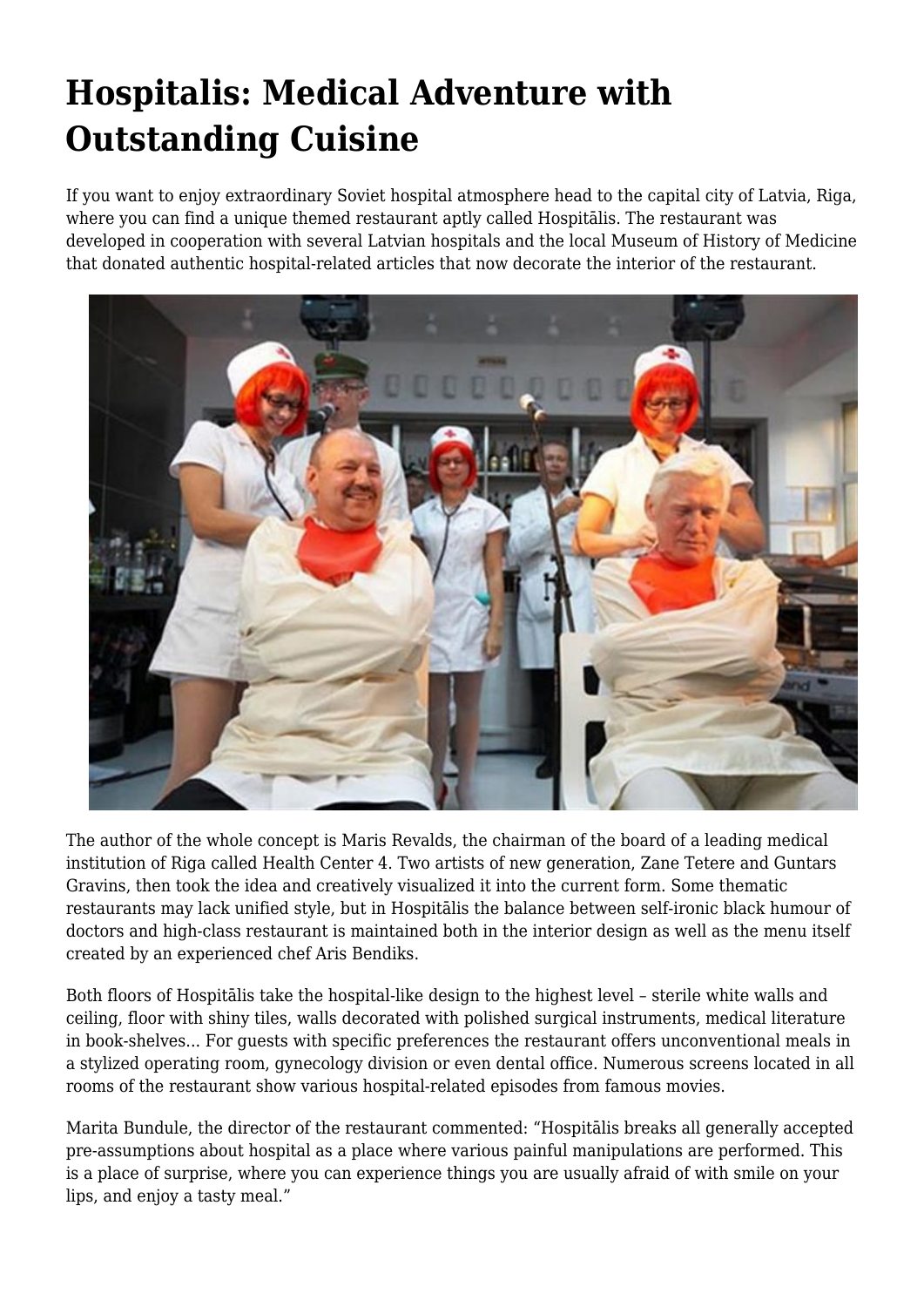

In order to make the visit to Hospitālis even more interesting, go downstairs to the basement, where you will be accompanied by red-and-black coloured wall-drawings of nurses in zestful poses. In the basement the usual coolness of hospital is replaced by hazy atmosphere. Here you can also find unusual stylish bathrooms – one of them leads to the kingdom of mirrors, where you can treat the inferiority complex seeing yourself in multiple dimensions; the other is more dolorous – it is designed for patients with megalomania.

Passing through the lobby of visions decorated with baldachins with entangled butterflies you get into a madhouse with upholstered walls and ceilings, original beds and modern chairs with straightjackets as well as a door leading to nowhere... For those who still expect a bit more there is the opportunity of enjoying a meal with live white mice.